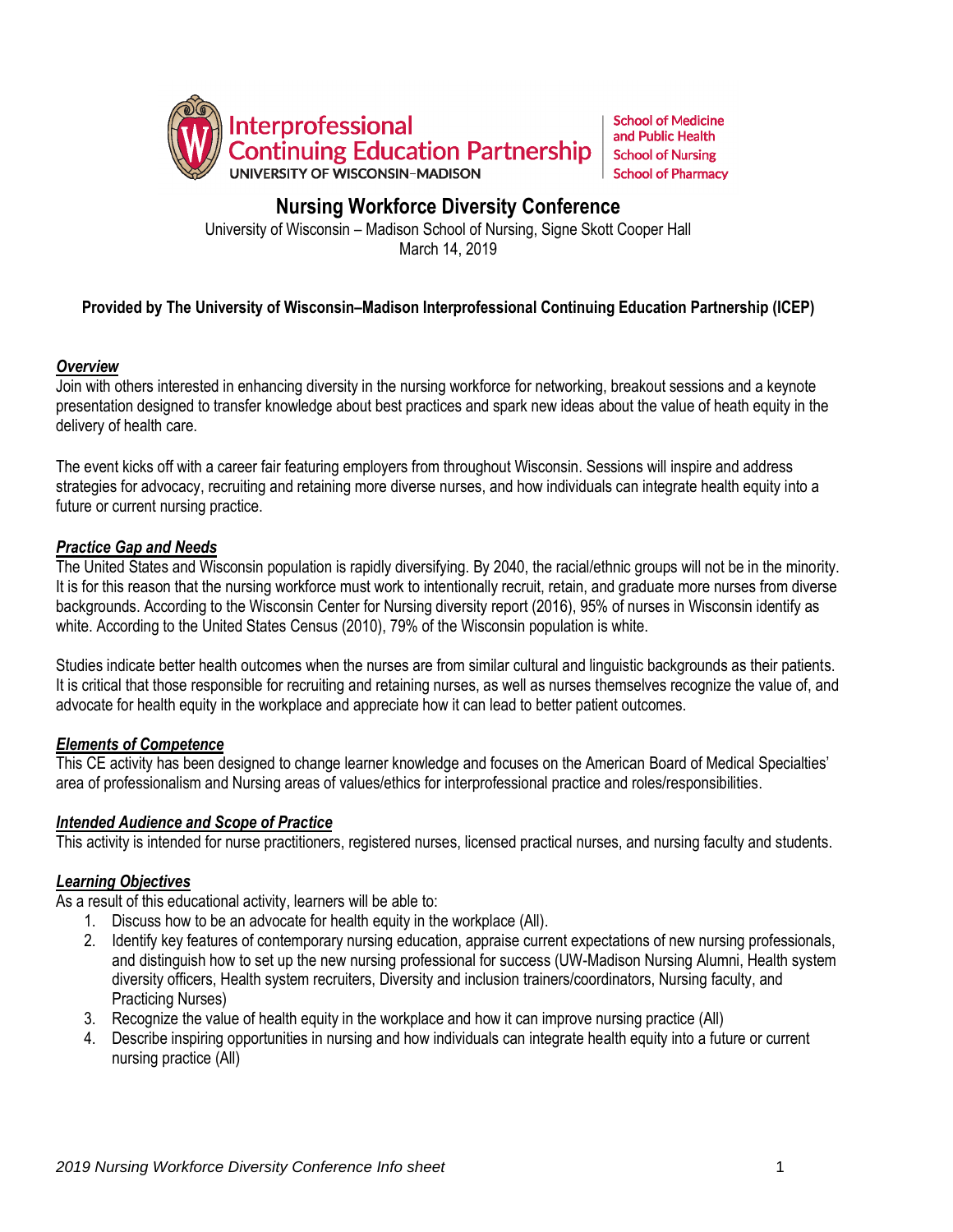# *Accreditation Statement*



In support of improving patient care, the University of Wisconsin–Madison ICEP is jointly accredited by the Accreditation Council for Continuing Medical Education (ACCME), the Accreditation Council for Pharmacy Education (ACPE), and the American Nurses Credentialing Center (ANCC), to provide continuing education for the healthcare team.

### *Credit Designation Statements*

### **American Nurses Credentialing Center (ANCC) & Iowa Board of Nursing**

The University of Wisconsin–Madison ICEP designates this live activity for a maximum of 2.00 ANCC and Iowa contact hours. The University of Wisconsin-Madison School of Nursing is Iowa Board of Nursing provider 350. A copy of the evaluation(s) may be sent to the Iowa Board of Nursing, 400 SW 8th St., Suite B, Des Moines, IA 50309.

### **Continuing Education Units (CEUs)**

The University of Wisconsin–Madison ICEP, as a member of the University Professional & Continuing Education Association (UPCEA), authorizes this program for 0.20 CEUs or 2.00 hours.

### *Policy on Disclosure*

It is the policy of the University of Wisconsin–Madison Interprofessional Continuing Education Partnership (ICEP) that the faculty, authors, planners, and other persons who may influence content of this continuing education (CE) activity disclose all relevant financial relationships with commercial interests\* in order to allow CE staff to identify and resolve any potential conflicts of interest. Faculty must also disclose any planned discussion of unlabeled/unapproved uses of drugs or devices during their presentation. For this educational activity all conflicts of interest have been resolved and detailed disclosures are listed below.

The University of Wisconsin provides equal opportunities in employment and programming, including Title IX requirements. The University of Wisconsin fully complies with the legal requirements of the ADA and the rules and regulations thereof. If any participant in this educational activity is in need of accommodations, please contact [info@icep.wisc.edu.](mailto:info@icep.wisc.edu)

*\*The ACCME, ACPE, and ANCC defines a commercial interest as any entity producing, marketing, re*‐*selling, or distributing health care goods or services consumed by, or used on, patients. The ACCME, ACPE, and ANCC does not consider providers of clinical service directly to patients to be commercial interests.*

| <b>Name</b>                                                                                                                  | <b>Role</b>          | <b>Financial Relationship</b><br><b>Disclosures</b> | Discussion of<br>Unlabeled/Unapproved<br>uses of drugs/devices in<br>presentation? |
|------------------------------------------------------------------------------------------------------------------------------|----------------------|-----------------------------------------------------|------------------------------------------------------------------------------------|
| Lisa Bratzke, PhD, RN, ANP-BC, FAHA,<br>Assistant Professor, Honors Program<br>Coordinator, School of Nursing,<br>UW-Madison | Planner/Co-Moderator | No relevant financial relationships<br>to disclose  | No                                                                                 |
| Erika A. Colon, RN, Nursing Talent<br>Liaison, Talent Acquisition, Aurora<br><b>Health Care</b>                              | Panelist             | No relevant financial relationships<br>to disclose  | No                                                                                 |
| Beth Dawson, BA, Career Advisor,<br>School of Nursing, UW-Madison                                                            | Planner              | No relevant financial relationships<br>to disclose  | No                                                                                 |
| Jennifer Draeger, MA, BSN, RN, Public<br><b>Health Madison Dane County</b>                                                   | Panelist             | No relevant financial relationships<br>to disclose  | No                                                                                 |
| Ummu Drammeh, BSN, BSN Alumuni,<br>UW-Health                                                                                 | Panelist             | No relevant financial relationships<br>to disclose  | No                                                                                 |
| Mel Freitag, PhD, Diversity Officer,<br>School of Nursing, UW-Madison                                                        | Course Director      | No relevant financial relationships<br>to disclose  | No                                                                                 |